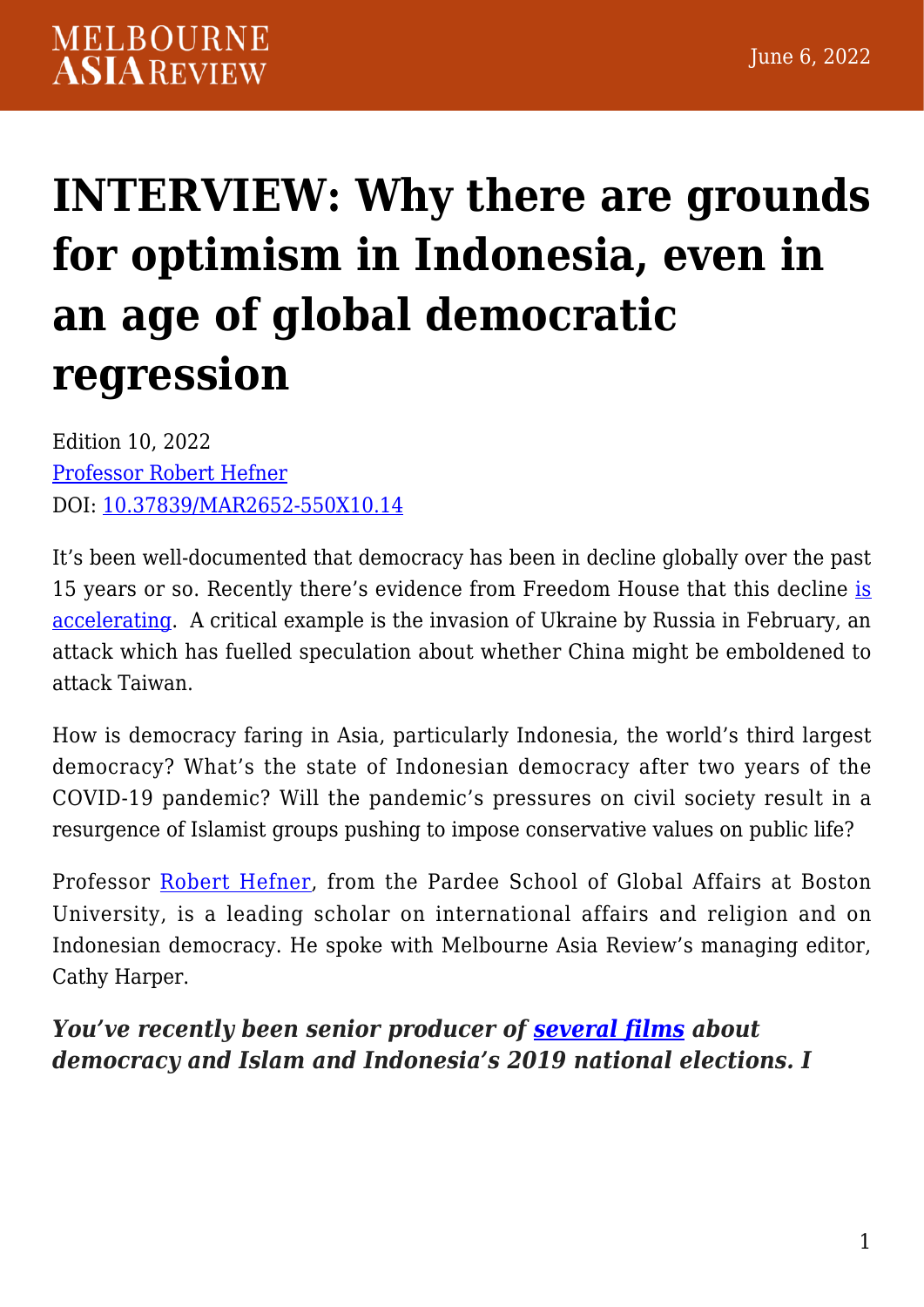#### *wonder if you can give us an assessment of the current state of the relationship between Islam and democracy in Indonesia? Has it changed/is it changing due to the COVID-19 pandemic?*

The impact of COVID, both on democracy and more specifically on the Muslim community, has been for the most part challenging, but the response of Muslim leaders has been reassuring. Ever since the Jakarta gubernatorial election campaign in 2016-2017 there's been a great deal of understandable concern as to whether, let's call them, Islamists forces were on the ascent. After COVID first broke out in Indonesia, true to form, some of the more extreme Islamists immediately mobilised to present the pandemic as a calamity that had been introduced by the West and/or was otherwise being manipulated by Western powers, perhaps even in collaboration with indigenous or native forces, including the government in Indonesia.

One of the most gratifying insights from Zainal Abidin Bagir and my film research for our one films on the pandemic in Indonesia was the discovery that, in fact, after a period of initial uncertainty as some of the more radical Islamists mobilised, reports like these were quickly discredited. Conversely, a variety of mainstream organisations—first and foremost Muhammadiyah and Nahdlatul Ulama, but also a variety of multi-religious and non-affiliated non-governmental organisations—rose to the pandemic challenge. They did better responding to the COVID-19 challenge than did many of my fellow citizens in the United States. The response from Muslim mass organisations was particularly impressive, and I think it bore witness to the fact that in the aftermath of the anxieties that we all had after the 2016-2017 Jakarta gubernatorial campaign, mainstream Muslim organisations have rebounded and are again reasserting themselves.

My sense, then, is that the challenges that Indonesian democracy faces have more to do with structural vulnerabilities that are plaguing or afflicting democracy around the world than they do anything specific to 'Islam' or Muslim society in Indonesia. As Larry Diamond has best shown at a global level, and as Mark Thompson has demonstrated here in Southeast Asia, it is not just in Muslim majority countries that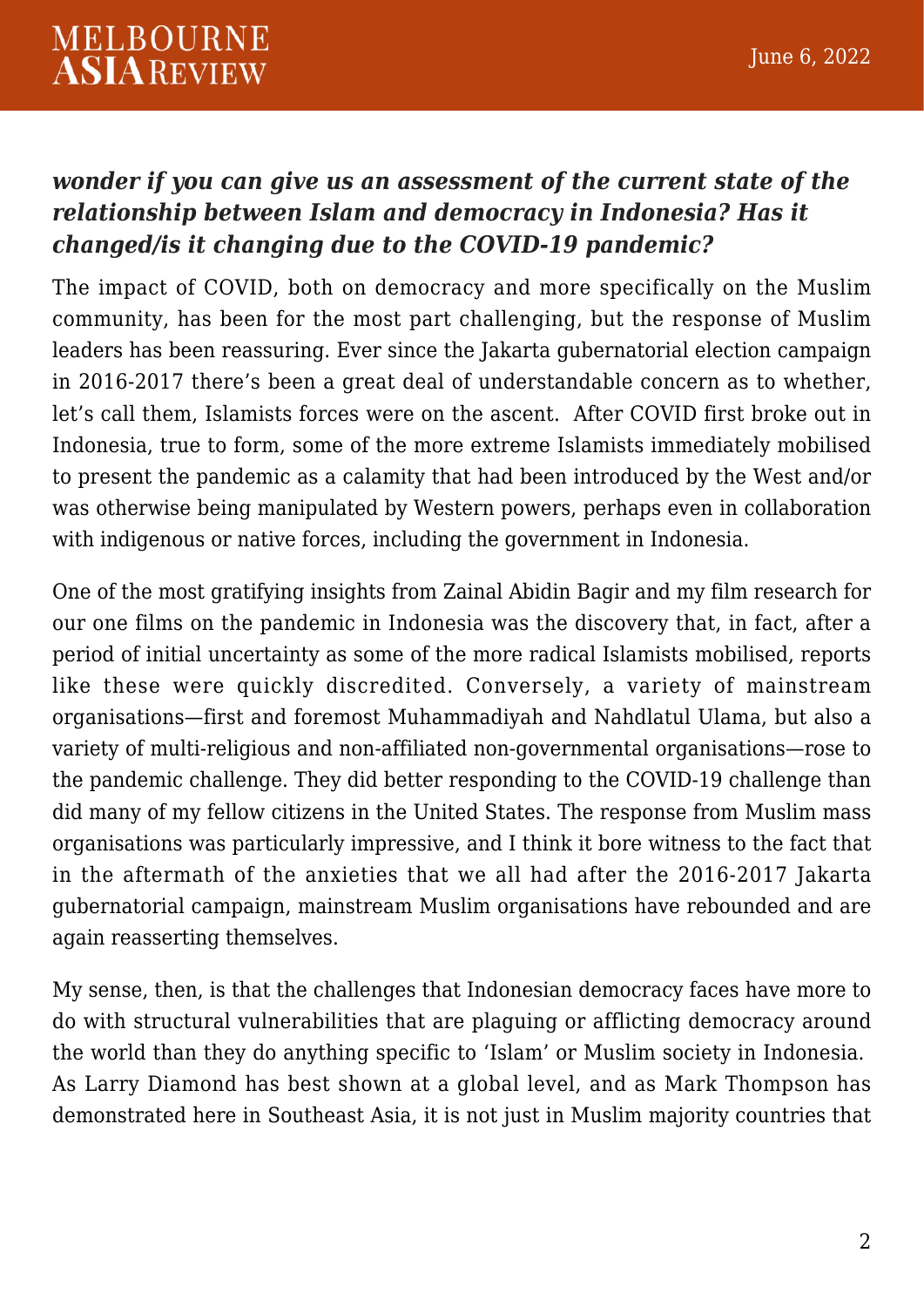we see that there has been a significant regression in the quality of democracy and an upsurge in populist majoritarian currents in society. Political systems, in particular open democratic political systems around the world, have been unexpectedly challenged by the rise of the internet and the impact of its operation on what we can call the public sphere. What social media have done in places such as Myanmar, Thailand, the Philippines, Indonesia, France, the United States (we could go on) is that they have has facilitated a greater segmentation and sectarianisation of the citizen public. Social media have reshaped the terms of public participation through a skilful algorithmisation of political participation, with the result that one often sees the development of a more severe sectarian divide. This has been a challenge for democracy all over the world, not least in my own United States. It's been a challenge too here in Indonesia, as was most dramatically illustrated in 2016-2017. That said, among Southeast Asian nations, and to put it too bluntly, I think Indonesia is doing about as well as or even better than other countries, even in this age of democratic regression.

### *Why is it doing well? It would seem to be a place that could possibly be more volatile than others.*

There are large segments of the Indonesia populace, particularly the Muslim populace, who can be described as socially conservative on many matters, not least with regards to gender/sexuality and the rights of religious minorities. But I think we have to be careful to distinguish between an affirmation of socially conservative values and openly anti-democratic currents as such. Indonesia is a culturally and religiously complicated place, not least with regards to matters of social recognition and public ethics. So, it's not surprising that the transition or return [to democracy] didn't realise the hopes and aspirations of many people who thought Indonesia would somehow jump ahead of Western democracies and be more tolerant or 'secular' than they are. But that said, from an institutional and, in particular, an electoral perspective—if not as judged from the perspective of an egalitarian and inclusive public sphere—the system has performed relatively well. There has been a regression in the quality of democracy from a patronage politics perspective—the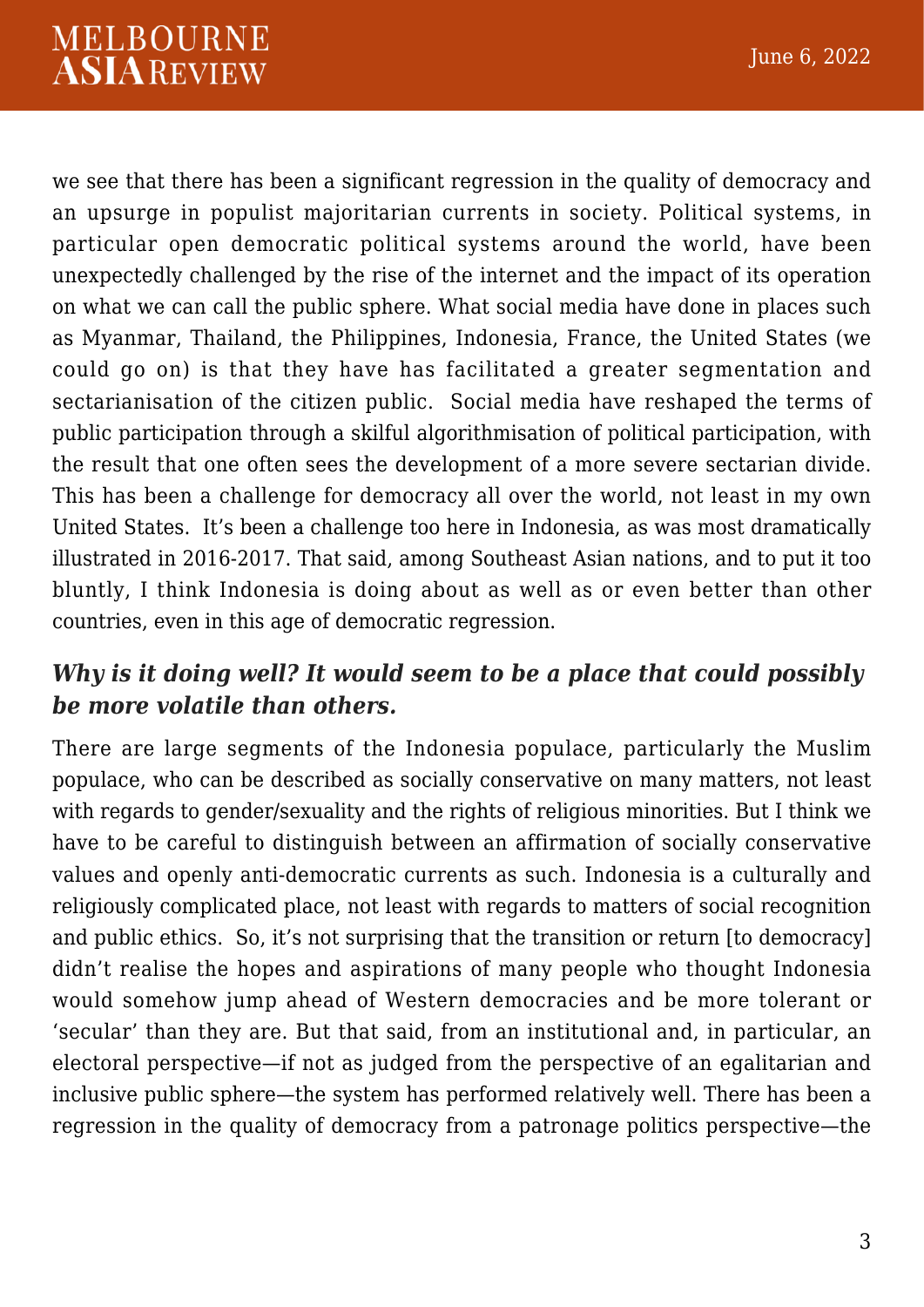kind of things that [Vedi Hadiz](https://www.jstor.org/stable/10.5728/indonesia.96.0033) brilliantly underscores, along with [Edward Aspinall,](https://www.jstor.org/stable/j.ctv1xxzz2) Marcus Mietzner, and Eva Warburton, among others. But the degree to which Muslim politics has been commandeered by patronage politics I think is actually a bit less than we might have anticipated—not least, again, if we compare Indonesia with other Southeast Asian countries, or with India with its Hindutva surge.

With regard to the Muslim community, the major social welfare organisations—in particular the NU and Muhammadiyah—continue to surprise in a good manner. These are the pillars of Muslim civil society. They are not 'liberal' in any Western sense, particularly of the expressive individualistic sort ascendant in most Western countries since the 1960s. But these organisations are democratic in a civil-Islamic if not 'secular liberal' sense. And they have played a central role in the process of convincing the Muslim public that democracy is compatible indeed, needed, for Islam. They began a new phase in this campaign in support of democracy back in the late 1980s and early 1990s. After the return to democracy in 1998-1999 many people were worried that campaign might not be sustained, but its core message on the compatibility of Islam and democracy has been sustained, despite non-stop challenge from anti-democratic Islamists and from the conservative nationalists who often fund them (as occurred with the anti-Ahok gubernatorial campaign)

I think the simple answer to the question of why Muslim politics in Indonesia has embraced a larger portion of what we might call a democratic agenda has been the commitment of Indonesian Muslims to, not a secular liberal democracy (elements of which have long been rejected), but a multi-ethnic and multi-religious nationalism. Indonesia is unusual among Muslim-majority countries in this regard. Even while promoting what Jeremy Menchik has called a variety of 'godly nationalism,' the majority of Muslims have resisted calls to establish an Islamic state so as to instead support a multi-religious nationalism. The resilience of this ideal is remarkable, especially if you compare Indonesia with Egypt, Morocco, or even countries where there was at one point a great aspiration for a multi-religious state, multi-ethnic nationalism. Syria and Iraq were not able to carry through on the aspiration for such a multireligious nationalism for a variety of tragic reasons. Indonesia to a much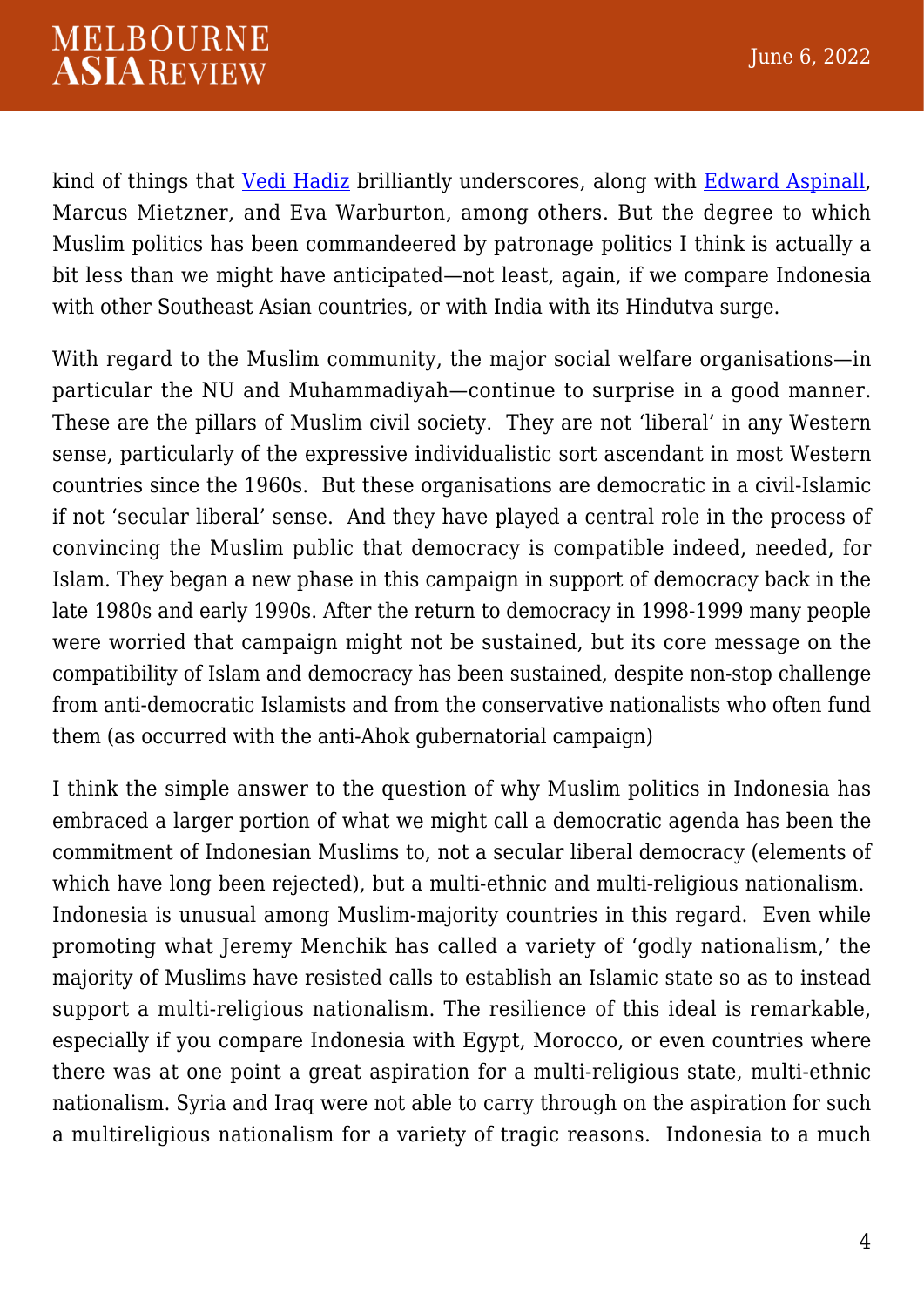greater degree is one of a very small number of Muslim countries—Mali was another one prior to the military coup and Senegal has become complicated—where there was a similar aspiration for a multi-religious nationalism even though Muslims were the overwhelming majority. There are complex historical and sociological reasons for the continuing popularity of the civic nationalist ideal. On one hand, Indonesian history shows us that the commitment was tested and even undermined during the great contest between ideological currents in Indonesia from the late 1950s until, in particular, 1965. But the violence of 1965 and 1966 passed and then we began to see Indonesian Muslims, a significant number of them, and in particular those in Muhammadiyah and NU, return to this vision of an inclusive if not fully religious undifferentiated variety of Indonesian nationalism. If we compare Indonesia with other Muslim majority lands, the continuing appeal of the multireligious national ideal is remarkable.

I underscore that in the West we generally think, too simplistically, that 'we' don't differentiate citizenship religiously. But, in fact, political sociologists and historians now recognise that, whether it's in France or in Denmark, or in any number of other European countries, or with the rise of former President Donald Trump in the United States, a major portion of the populace has fallen back on a crude identity politics that does discriminate among citizens on the basis of religion, as well gender, class, and race. Although they're a full 10 percent of the population, Muslims in France are not given equal civil rights, and a similar situation is the norm in most Western European democracies. So, yes, we live in an age of democratic citizenship. But ours is not a time in which citizenship is at long last free of religious, ethnic, gender, or racial inequalities. In light of these comparisons, and in light of the undemocratic legacies of the period from 1959 to 1998, Indonesia, I believe, has made great progress. Yes, much of the Suharto era oligarchs and political elite remained in place after the return to democracy. As Vedi Hadiz and Ed Aspinall (among others) have shown, these carry-overs represent a huge structural problem for Indonesian democracy. But we must not allow these structural issues to blind us to the remarkable progress seen, not least of all, in Muslim civic and educational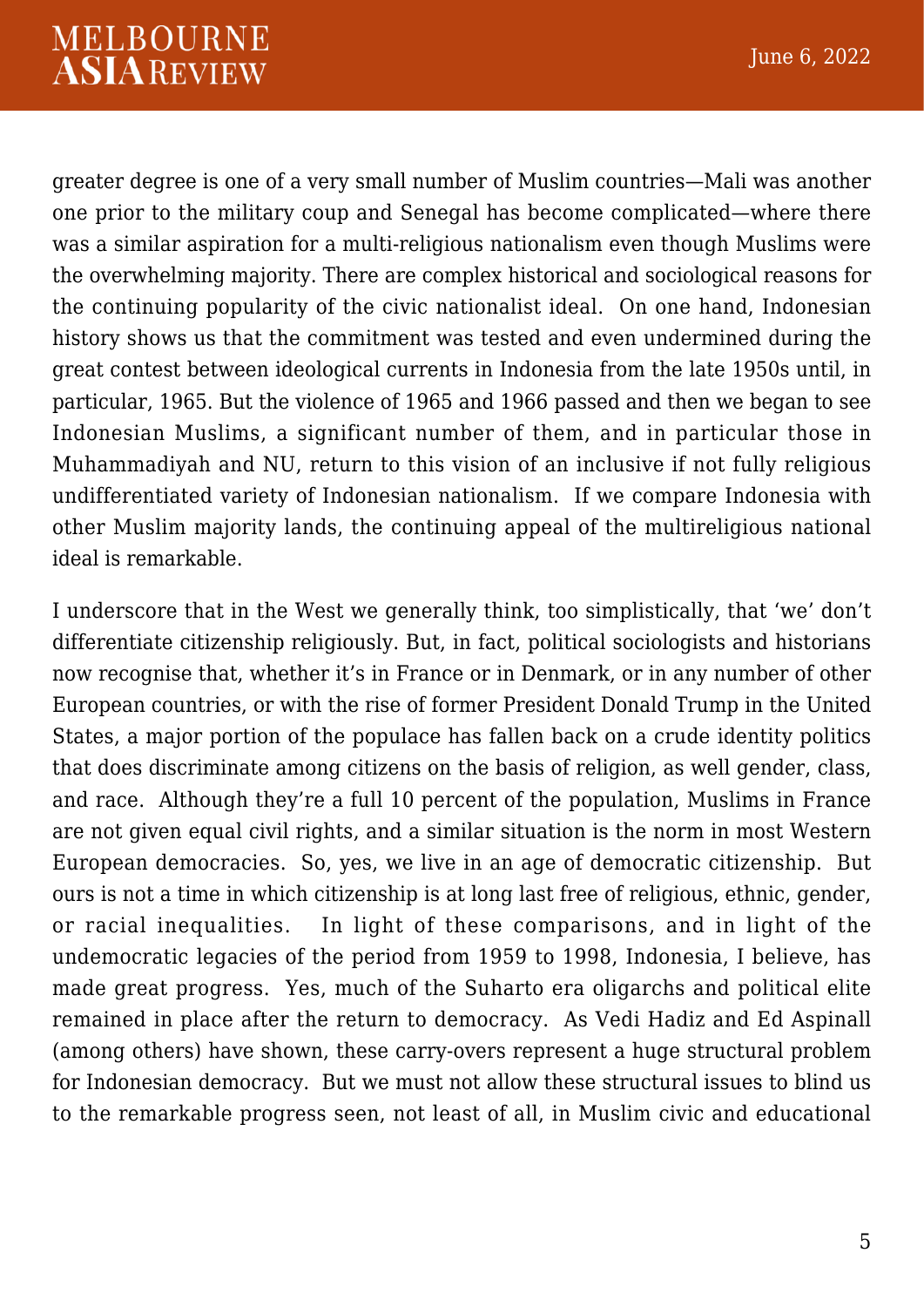circles.

# *Why do you think that is, because as you say we've seen it happen so often around the world recently?*

Two things. Again, this idea of multi-religious nationalism. The Pancasila model is not secular liberal in the sense that allows everyone 'in' on fully equal terms. If you're a member of a local indigenous religion out in eastern Indonesia or Kalimantan you know quite well that your religion hasn't been put on par with the six state-recognised religions. And there are other examples. But nonetheless there is this general idea, something close to an operating consensus, that Indonesia is not and should not be an Islamic state, but it should instead be a 'godly nationalist' nation. The role of the Muhammadiyah and the Nahdlatul Ulama in affirming that commitment and returning to it even in the aftermath of very, very difficult contentions, such as those seen in the period from 1959 to 1965 and 1966, has been central to the model's success.

Secondly, and more specifically, one of the more remarkable aspects of the Indonesia story is the beginning of the late 1970s and really accelerating in the 1980s and 1990s—the Indonesian Muslim leadership and Muhammadiya and Nahdlatul Ulama appealed to their respective publics to put aside any fantasy of the Islamic state, whatever that may be. From a comparative politics perspective, and especially when we compare Indonesia with Muslim-majority nations in the Middle East and North Africa, this effort on the part of mainstream leaders again stands out as exceptional. The kind of mythology of the Islamic state that you see capturing the imagination of people even in great Muslim-majority countries like Egypt didn't capture the imagination of the great mass Muslim Indonesians.

# *You are also positive about Indonesia in terms of gender equality …*

The survey data indicates that when you do a general random poll of the Muslim populace, as I have some years ago, Indonesian public opinion does not appear to be gender inclusive or gender egalitarian. In fact, on certain critical points, such as 'is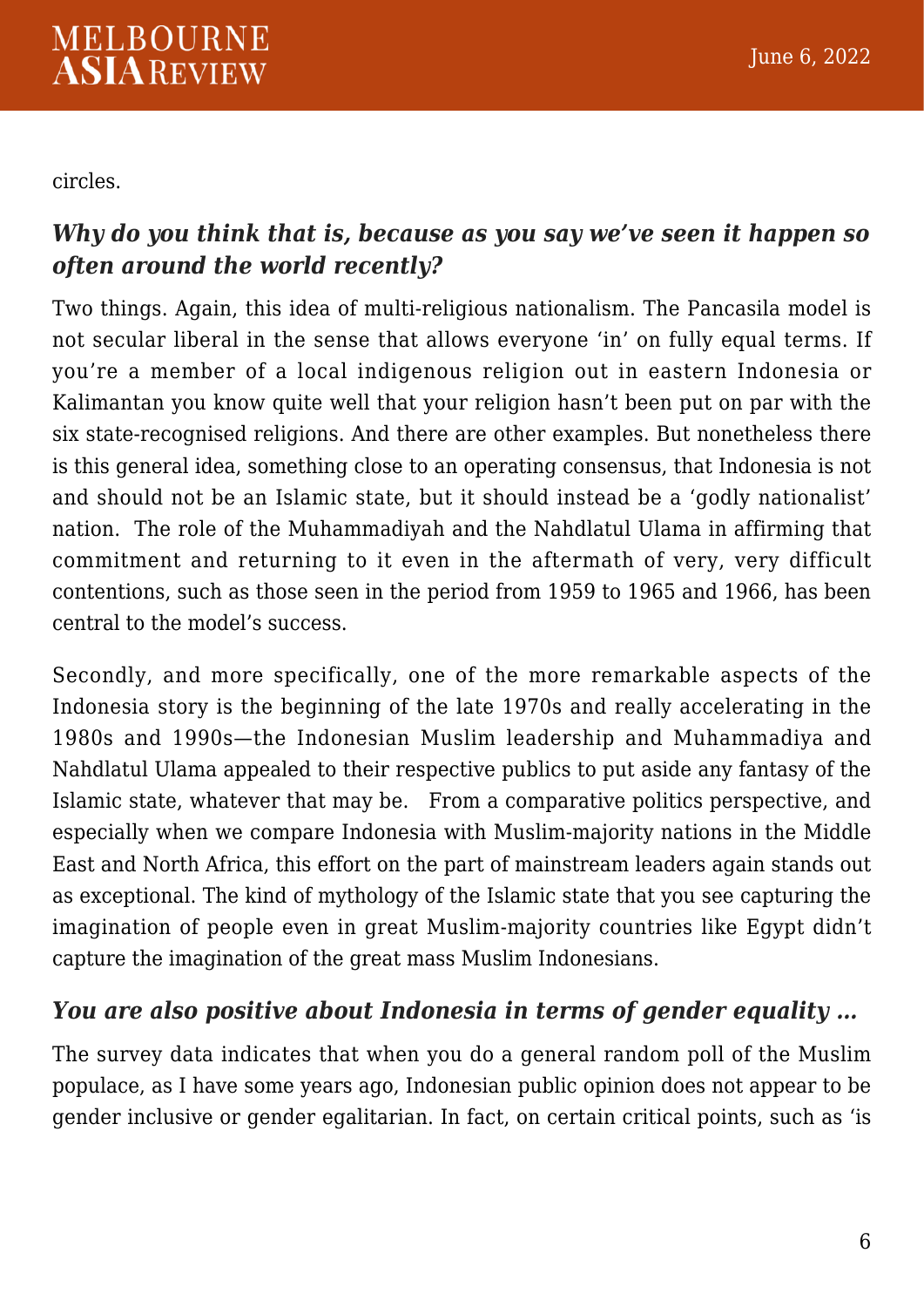# **MELBOURNE ASIAREVIEW**

the male the head of the household?' and things like that, Indonesia comes up, compared to other Muslim majority countries rather gender conservative. But if you look at employment trends for women, if you look at educational achievement for women, if you look at research by Nancy Smith and Kathryn Robinson on new ideals of intimacy, the situation of Indonesian Muslim women looks different and much brighter than the survey data indicate. Indonesia has the highest rates of women's employment, extra-domestic and extra-familial employment, in the Muslim majority world. The rate of employment is three times as high, about 56 percent, as its counterparts in the Muslim Middle East. In the United States the rate of extradomestic, extra-familial employment for women is about [46 percent,](https://data.worldbank.org/indicator/SL.TLF.TOTL.FE.ZS?locations=US) although it varies somewhat depending on what measure you use. In Jordan, where great numbers of women receive a college education, rates of employment for women are currently only about [13 percent.](https://data.worldbank.org/indicator/SL.TLF.CACT.FE.ZS?locations=JO) And then last, but not least, look at the transformations of intimacy in Muslim Indonesia over the past generation. Look at how people, women in particular, bring new expectations as to what a proper, heteronormative mate [\(Nancy Smith](https://journals.openedition.org/archipel/2266?lang=en) and [Kathryn Robinson](http://intersections.anu.edu.au/issue43/robinson-bowen_intro.html) study this) is expected to do with regards to personal expressivity, emotional involvement, and care for one's partner. On this gender reality, Indonesia has changed profoundly and in a way that is unambiguously driven by the aspirations of Indonesian women in general and Muslim women in particular. It's a great and profound transformation, even if it isn't 'liberal' in our Western sense of the term.

# *Do you see this as being something to do with the Indonesian version of Islam or something else?*

I think it's a very complex interaction. It's distinctive in the degree to which there is a carry-over in family relations in kinship in styles of sociability between men and women from the pre-Islamic period to today. The 'Indonesian difference,' if we can call it that, is not a matter of Hindu-Buddhism or 'syncretism' as such, as many Western Indonesianists used to argue. The pattern of Islamisation in Indonesia beginning in the  $13<sup>th</sup>$  century and really kickstarting in a new way in the  $19<sup>th</sup>$  and  $20<sup>th</sup>$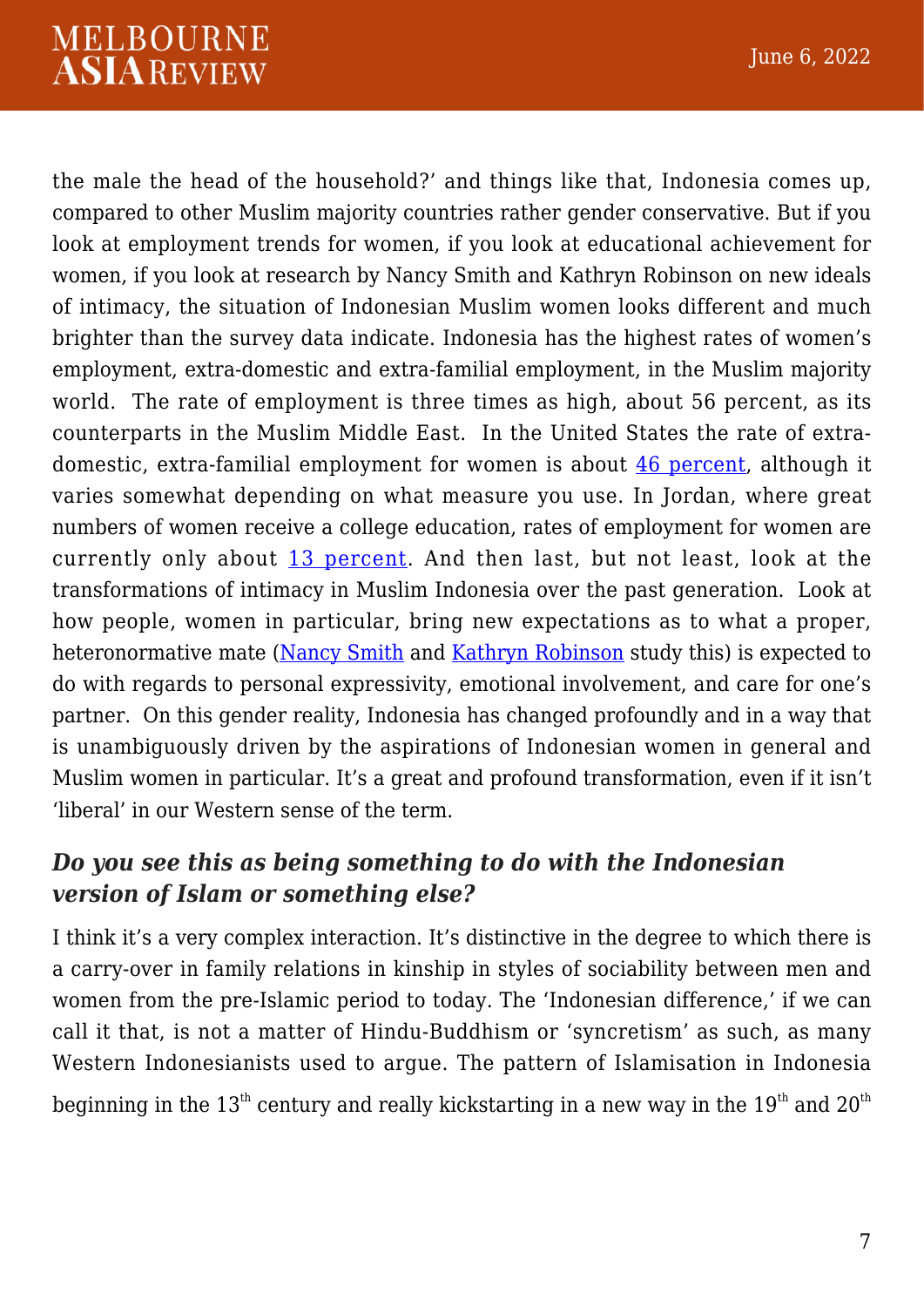centuries left in place many indigenous gender sociabilities. By this I mean that on matters of dress, humour, affection, kinship, and inheritance Muslim Indonesians carried over habits from local society. You see this in the preference for giving girls an equal inheritance, rather than the half-share recommended in Islamic jurisprudence. The Australian anthropologist, Kathryn Robinson pointed out long ago that, no matter what Muslim region or country, the underlying culture shapes how Islam 'lodges in place.' There are always carry overs from that underlying cultural order. If you go to a place such as Afghanistan and you might say, that's more 'Islamic' on gender matters, I think you've got it wrong. Afghanistan is historically not more 'Islamic', it was more tribal. The extreme patriarchy, the male controls on women's movement and dress, the high incidence of domestic violence—that's not Islam. Those are social traits associated with a patrilineal and patriarchal order in which men come to see women as property and assets to be controlled for male honour. Gender relations in Indonesia also show carry-overs from various spheres, including patterns of inheritance and sociability. But, with only a few regional exceptions, they don't typically veer in the severely patriarchal direction one sees in Afghanistan or some (but not all) parts of the Arab Middle East.

# *Can you talk a little bit about your concept of 'citizen belonging'? I understand you see this concept as being much wider than a statedefined legal definition.*

Citizen belonging is never just a matter of citizen rights accorded by the state in an equal and undifferentiated manner to everyone who is identified as a citizen. Certainly, on matters of citizenship, states and legal systems are decisive, but they are not uniquely determinant of actual citizen practice. Citizenship as a social practice depends as much and, in many instances, even more on the kind of lateral regard, or, if you will, the politics of recognition, to use Charles Taylor's old term (the Canadian political philosopher and ethicist), a person receives from fellow citizens around her or him. You can have people, as you have in the United States, even after the passage of civil rights legislation in the 1960s who continue to enact a deeply discriminatory attitude towards ethnic and religious minorities, not least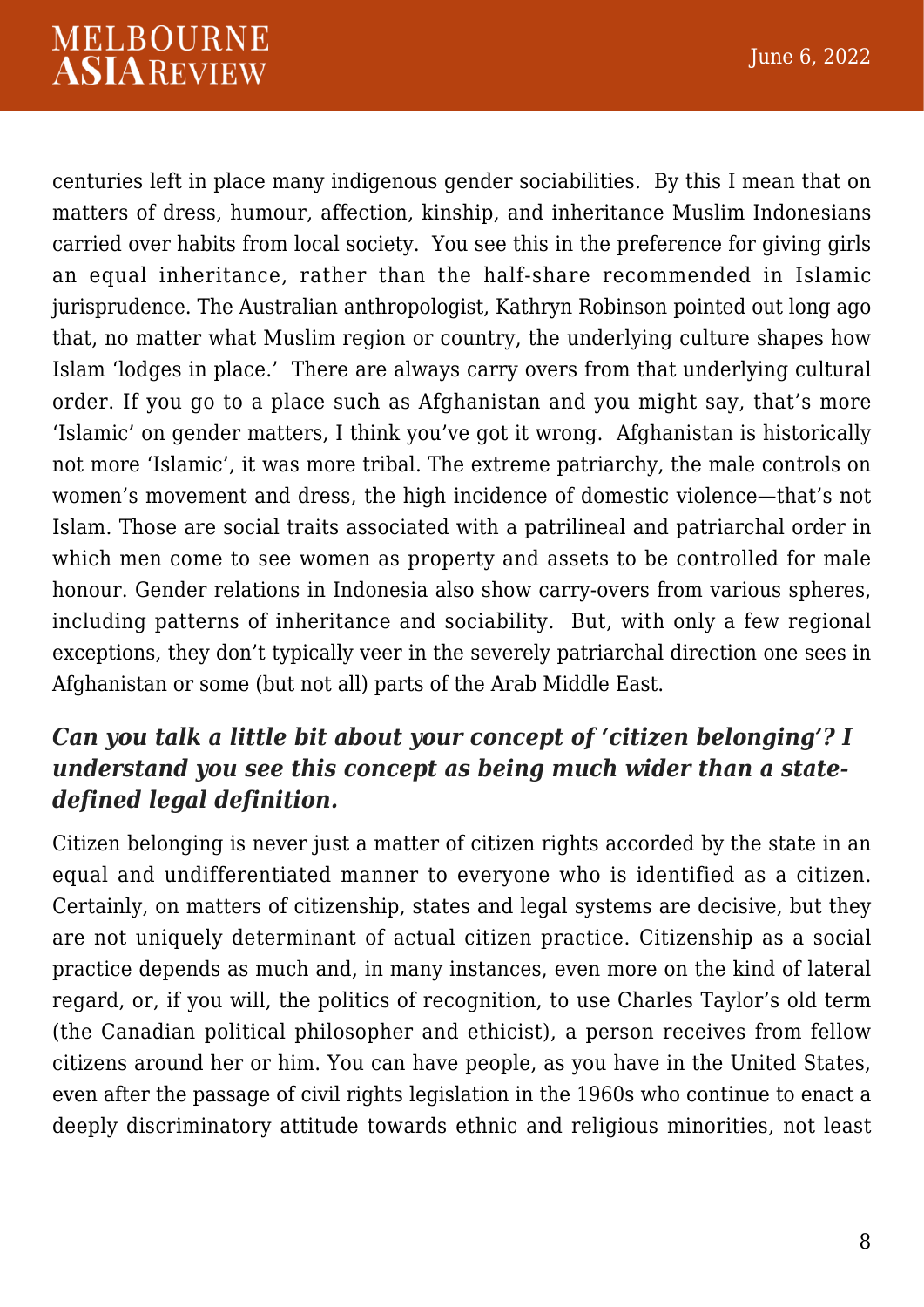African Americans. They may continue to do so notwithstanding what the state constitution or law says. And as we have seen in the era of Trump and white Christian nationalism in my country, to a significant degree, this pattern of raciallydifferentiated citizenship remains operative among portions of the 'white' public to this day. Again, it is important to recognise that such violations of citizen equality and inclusivity are not just the product of the state. As I argued in a book (Civil Islam) two decades ago, 'civil' societies, in the organisational sense of the phrase, can be animated by 'uncivil' norms, including those that have to do with discriminations based on race, gender, class, and religion. In fact, if I were to use the United States as a metric, state legislation has often tried to implement inclusive reforms, but a lot of the public, and I mean, in particular, the Euro-American 'white' public, is just not on board. This is despite the fact that, organisationally speaking, America has a relatively active 'civil' society.

Indonesia is not liberal in the sense of its citizenship being religiously undifferentiated. You have six recognised religions. If you're not a member of one of those religions, you're in a secondary position with regards to certain citizen rights. Even in the Muslim community if you profess a minority variety of Islam such as Shia, there can be problems. There is a deep current of antipathy towards Shia in society, and Muslims of Salafist and anti-pluralist persuasion have sought to amplify this sentiment over the last 20 years or so. Even here, however, there is positive push back and contention, consistent with the ideal of an inclusive citizenship.

It goes without saying that the return to a more open and participatory politics in the aftermath of the authoritarian New Order regime provided an opening for Islamist groups of an exclusivist variety, who sought to promote a non-inclusive or Muslim supremacist practice of citizenship. And I do distinguish, incidentally, exclusivist Islamism from a mainstream Islamism. The PKS, the Prosperous Justice Party, is an Islamist party in terms of its basic definition of that term, but it's not exclusivist in the way or to the degree that more hardline Islamists are. In fact, as a number of studies by Indonesians and Australians have shown (including remarkable long-term research by Yon Machmudi), the PKS has over the past decade has modified its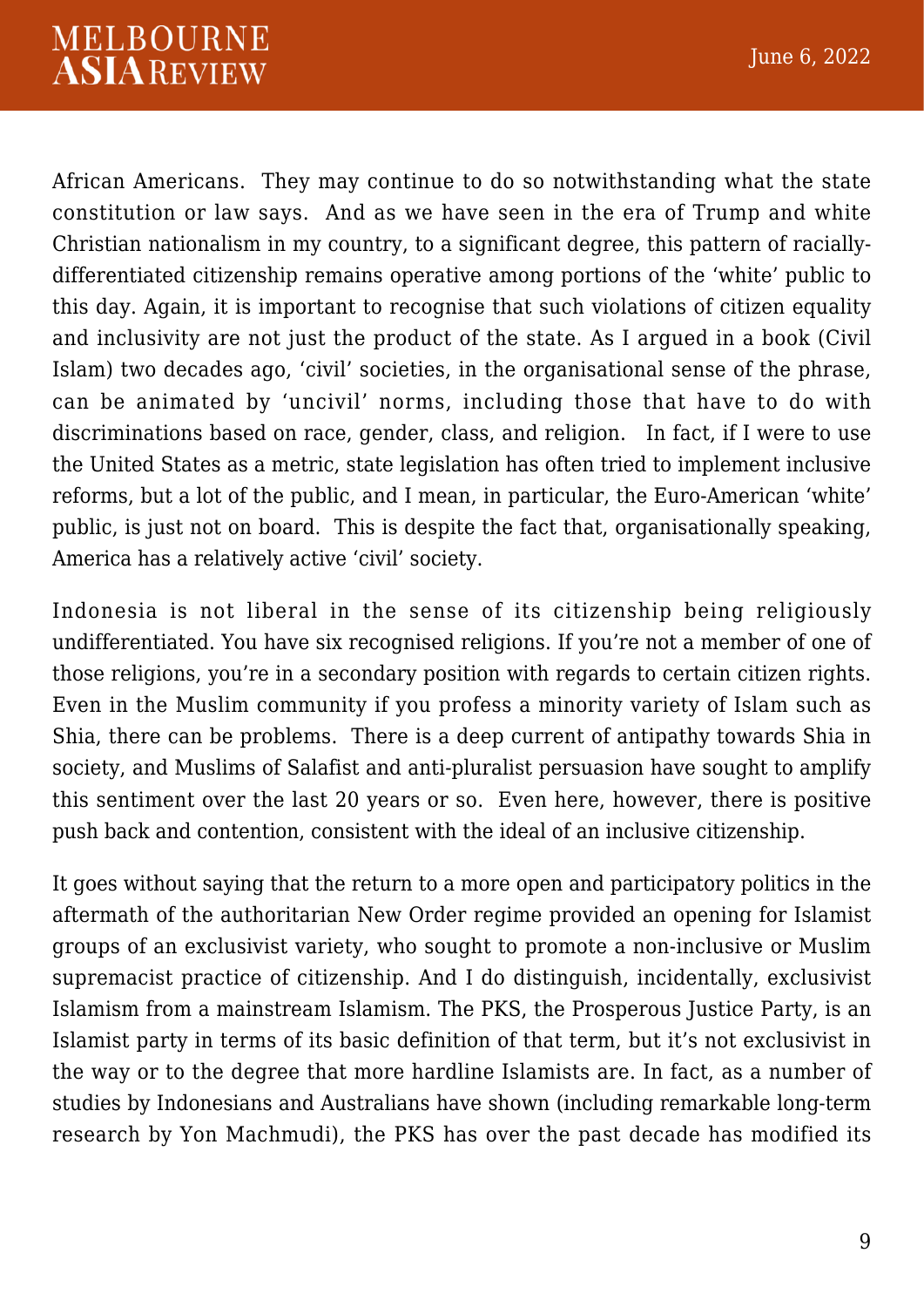attitudes towards non-Muslims and shifted not in the direction of a fully inclusive Pancasila variety of citizenship but closer to that mainstream ideal. But the exclusivist Islamists—whom we might say depending on which polls you use is probably about 20 percent of the population, a substantial bloc, but a minority—in particular, those who are more organised in terms of very assertive groups such as the Islamic Defenders Front, the FPI, they took advantage of the democratic opening to exercise an influence on the public sphere, as we saw most dramatically of course in the campaign against the Governor of Jakarta Ahok in 2016-2017.

But I take this as an example of the way in which public spheres in all societies, including the United States, are vulnerable to the actions of well-organised sectarian groups. These typically combine skilful street mobilisation and intimidation with the internet—thus taking full advantage of the kind of algorithimisation of public opinion the internet allows. Social-media leveraged sectarianisations like these were a trademark of the Trump presidency, and they continue to play a significant role in American politics to this day. Similarly, if we look at a place like India, a country with a great and proud tradition of democracy, even there the internet and social media have transformed citizenship and the public sphere. Social media have been most skilfully employed by the extremist wing of the Hindutva or Hindu nationalist movement. Some of the militias associated with Hindutva groupings have used the internet not just to mobilise public opinion but to launch violent attacks on Muslims who happen to be eating beef or (as many poor Muslims have long done) transporting cow carcasses after a cow passes away. As many democratic Indians have lamented, the country has seen shocking acts of violence against Muslims and other religious minorities. Again, however, this weaponisation of the internet, and the creation of an exclusive rather than inclusive public sphere, are developments not at all peculiar to India. We can look at the example of the Rohingya in Burma. There too, as International Crisis Group reports have shown, the internet and social media played a major role in the rise of the extremist varieties of Buddhist ultranationalism. In short, the weaponisation and segmentarisation of social media have made for a new game even in long-established democracies. Even though it was